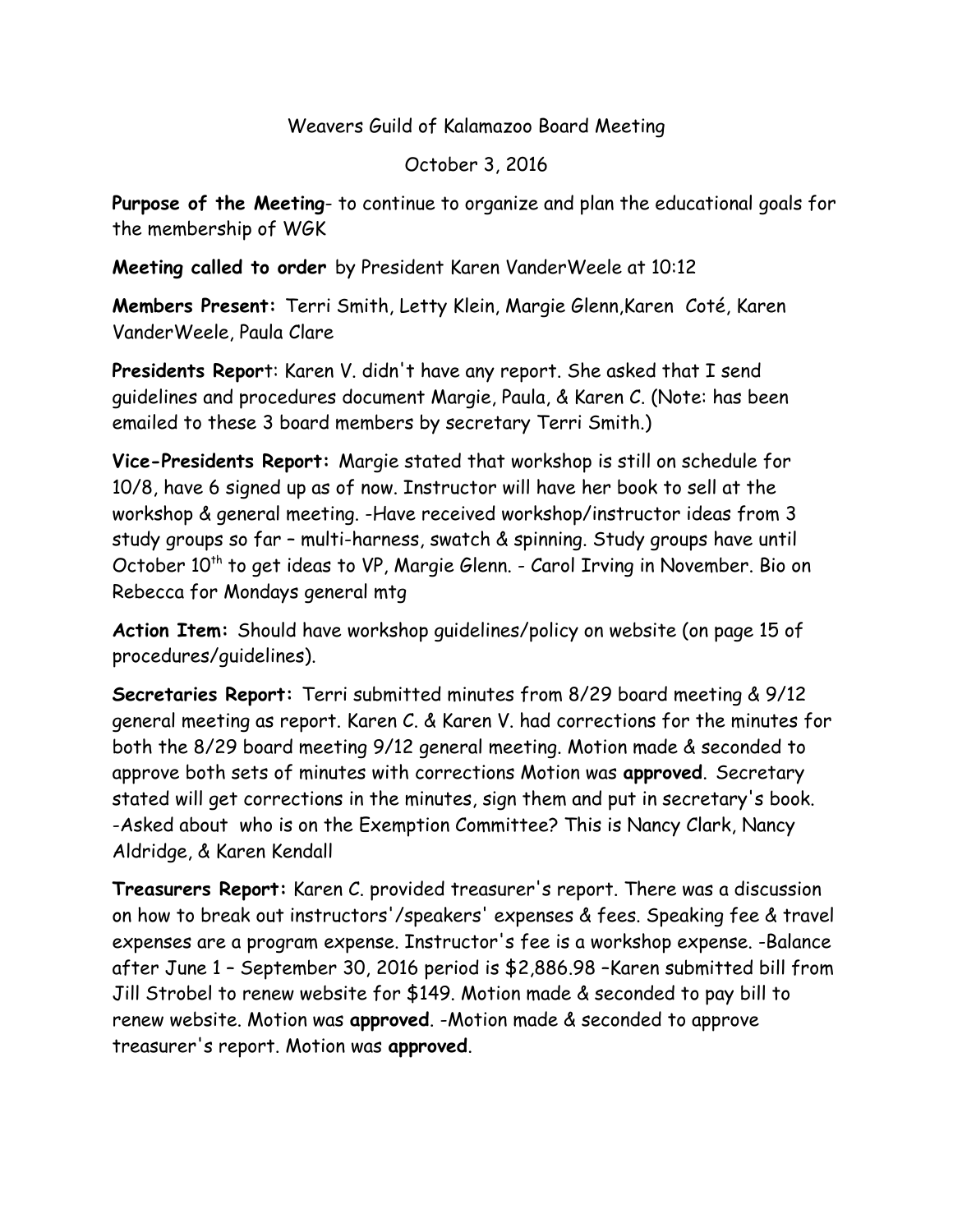## **Committee Reports**

**Mentorship:** Terri said there is a need for someone to mentor in weaving but also about specific looms. Group recommended putting out a request at the general meeting.

**Education:** Written report/email provided by Gail Ross. Seconded Kristi's idea of backup presentations by members (i.e., pin loom weaving, guild history slide show, etc.). -For 50 year anniversary have a luncheon like guild did for the 40-year celebration. -**Action item:** mention this at general meeting and in The Shuttle to get volunteers to have these types of things ready.

**MLH:** Letty provided written report. Stated that MLH is requesting awards for 2017 show. She submitted MLH form and check voucher form. -She also mentioned that MLH is looking for "goodies" to go in MLH Goodie Bag (i.e., roving, scarves, etc.) **-Action Item:** Mention this MLH desire for these donated items at the general meeting.

**Shuttle:** Paula listed direction about posting on FB on the back page of The Shuttle. Still need to get FB set so members can post.

**Service Bureau:** On behalf of Melissa, Karen V. made the request that the Ashford Knitters Loom donated by Ellen's family to the Rental Equipment be dedicated as a Service Bureau loom. Motion made & seconded that Knitters Loom be dedicated loom for the Service Bureau. Motion was **approved**. -Letty requested on behalf of Michigan Sheep Producers that WGK again do a Kid's Make & Take at their symposium in January. Letty will get Melissa's contact information to the MI Sheep Producers so this demonstration can be set up. (Karen C. had an idea for this – making straw loom bracelets.) -Reminder that the demonstration at the Alamo Farmers' Market is coming up October 8th

## **New Business**

**Nominating committee:** Karen V. said she wanted to get a headstart on getting this committee formed and working on nominees for next year's slate of candidates. She asked that everyone on the board be on the nominating committee and to be on the lookout for folks to run for the different offices and committees. -There was a discussion about a possible change to the by-laws for having longer terms (2 years) for elected officers. Also to change it so that terms are up staggered years so not all the board members are changed at once. -Karen V. will let folks know at the next month's general meeting that the guild board will be the Nominating Committee this year.